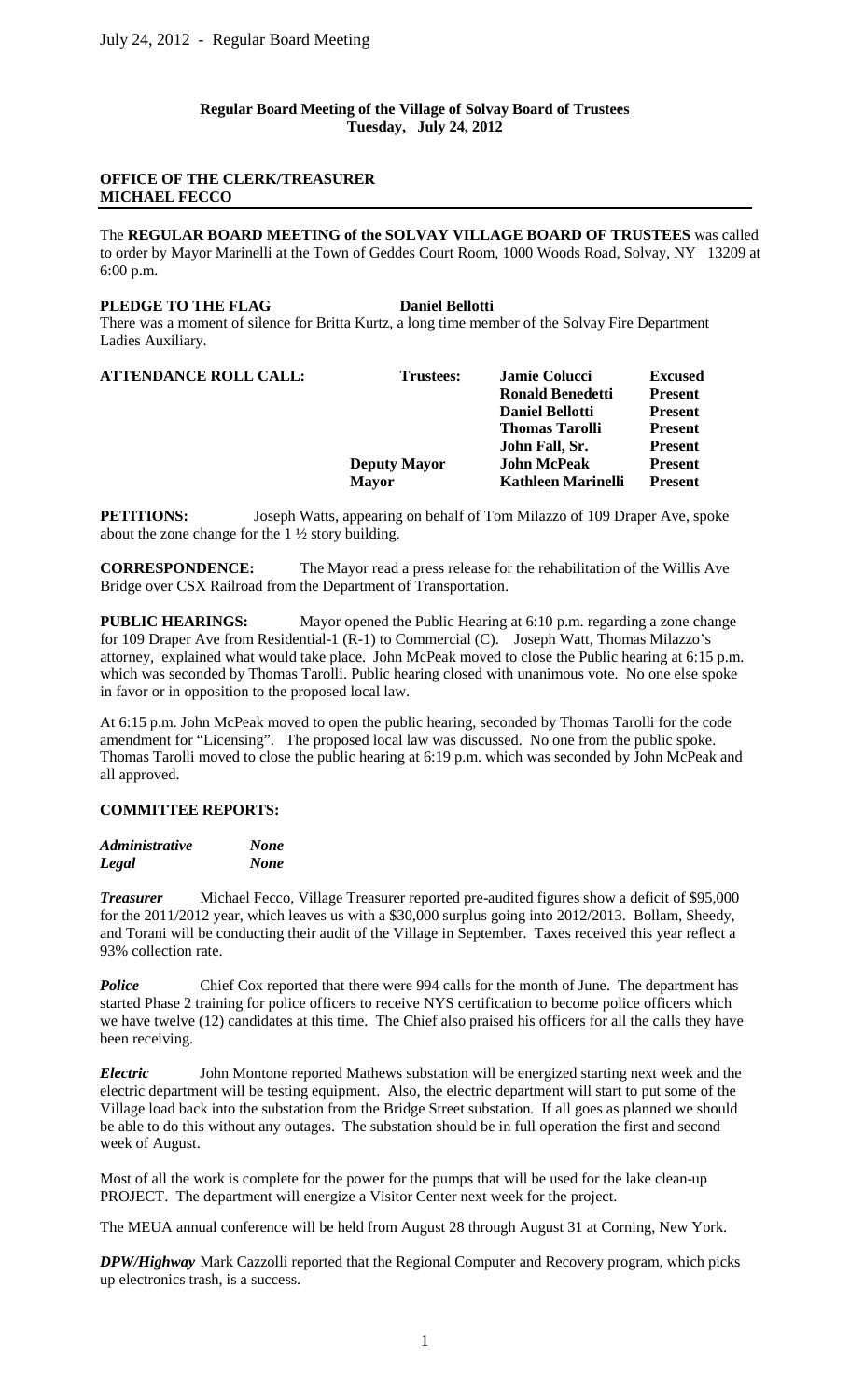With CHIPS money, the highway department will start to mill and pave parts of Arlington Street, Woods Road, and Third Street.

Tentative date for refuse will begin August 13 with Feher Rubbish. There are still some issues with insurance that have to be worked out. They plan to pick up on the same day with the same route but different truck. A letter will be sent out to the residents. For any questions with the trash and recycles residents will be instructed to call Feher Rubbish. There will be a new phone message at the highway department informing residents with the new phone numbers.

Sidewalks in the Village will be done in-house and the department will start with the buckled sidewalks.

| Library           | <i>Excused</i>                                                            |
|-------------------|---------------------------------------------------------------------------|
| Codes             | <i>Excused</i>                                                            |
| <b>Stormwater</b> | Village of Solvay Regular Board Meeting July 24, 2012 - Stormwater Report |

#### **"Save the Rain" Program**

The Village has received the award letter from the County concerning the \$62,394 grant to design and construct the biorentention project at the Solvay-Geddes Youth Center.

There are a number of agreements that must be executed, requirements that must be met and records to be maintained.

Because the grant from the NYSDEC's Environmental Benefit Fund has not been released to construct the erosion control portion of the project, the Village Engineer's recommendation is to postpone further work until those monies are available.

#### **Engineering Report**

#### **RockTenn Boiler House Project**

The contract with Barton and Loguidice to perform various reviews of the Special Permit and Site Plan submittals is in their hands for approval and signature.

#### **Willis Avenue Bridge Project**

The Onondaga County Department of Transportation issued a press release today announcing that a public meeting to solicit comments concerning the Willis Avenue Bridge Project will be held Thursday, July 26th between 5:00PM and 7:00PM at the Solvay Fire Department, 1925 Milton Avenue.

The public is encouraged to attend or send written comments to Mark D. Premo, Deputy Commissioner, Onondaga County Department of Transportation, 421 Montgomery Street, Syracuse, New York 13202.

#### **Miscellaneous**

## **Erie Canalway Trail**

The second Study Advisory Committee meeting was held on July 19th to discuss the upcoming public meeting to be held on Thursday, July 26th at 6:00PM in the LaFayette Room of the Crowne Plaza Hotel located at 701 East Genesee Street.

The program includes a presentation of the project and opportunities to submit a survey and comment sheet, mark up a map with current and/or desired biking routes and volunteer for a working group.

The public is strongly encouraged to attend.

#### **RESOLUTIONS:**

1. Authorization from the Board of Trustees to approve the minutes from the June 26, 2012 Regular Board Meeting and the Reading of the Minutes be herewith dispensed.<br>MOTION: John McPeak **MOTION: John McPeak SECOND: Ronald Benedetti**<br>**AYES: 6 NAYES: AYES: 6 NAYES: 0 MOTION CARRIED**

2. Authorization from the Board of Trustees to approve the minutes from the July 10, 2012 Special Board Meeting be accepted and the Reading of the Minutes be herewith dispensed. **MOTION: John Fall Sr SECOND: Ronald Benedetti**<br> **AYES:** 6 **NAYES: AYES: 6 NAYES: 0 MOTION CARRIED**

3. Authorization from the Board of Trustees to pay Costello, Cooney & Fearon, PLLC \$10,258.29 for services rendered for the month of June, 2012.

| <b>MOTION:</b> | Ronald Benedetti   |                       |
|----------------|--------------------|-----------------------|
| <b>SECOND:</b> | <b>John McPeak</b> |                       |
| AYES:          | <b>NAYES:</b>      | <b>MOTION CARRIED</b> |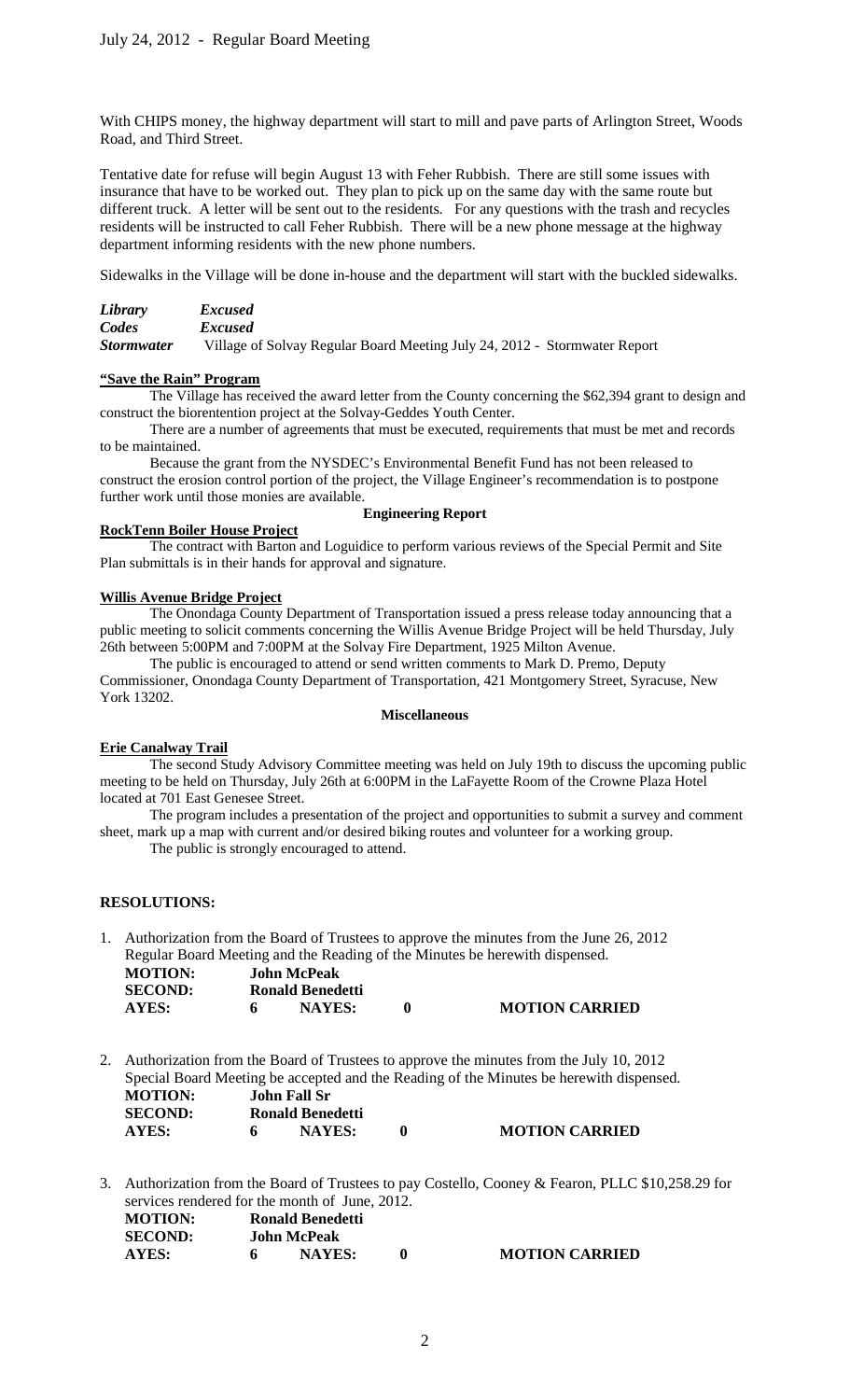4. Authorization from the Board of Trustees to approve

**WHEREAS**, the property described by the following tax map number(s) and located at the following address(s) is/are in the Village of Solvay, is/are owned by the following owner(s); and

 **WHEREAS**, as the aforesaid property owner(s) allows the property to accumulate high weeds, brush, grass, trash, debris, or other matter, in a manner that is unhealthy, hazardous, or dangerous and in violation of Chapter 56; and

 **WHEREAS**, the owner(s) was notified by certified mail and/or posted on site and a follow up revealed the violation still exists

 **NOW**, be it resolved that the Village of Solvay Board shall authorize the property to be cut, trimmed, and removed by the Village Representatives, and all actual costs of work or services rendered at the direction of the Village Board, shall be assessed and collected in the same manner and time as the taxes levied on the premises.

|         | <i>STREET ADDRESS</i> |               | TAX MAP           | NAME OF OWNER         |
|---------|-----------------------|---------------|-------------------|-----------------------|
|         | 406 Darrow Ave        |               | $003 - 05 - 03.0$ | James Buerkle         |
| MOTION: | John McPeak           |               |                   |                       |
| SECOND: | <b>Thomas Tarolli</b> |               |                   |                       |
| AYES:   | 6                     | <b>NAYES:</b> | o                 | <b>MOTION CARRIED</b> |

# 5. **VILLAGE OF SOLVAY - VILLAGE BOARD RESOLUTION - July 24, 2012**

The following resolution was offered by **Trustee McPeak** , who moved its adoption, seconded by \_\_ **Trustee Fall**, to wit:

**WHEREAS**, pursuant to the provisions of the Municipal Home Rule Law, a proposed local law titled Local Law No. E-2012, to amend Chapter 165 of the Code of the Village of Solvay, Section 165-26 Thereof so as to Amend the Zoning Map of the Village of Solvay to Designate Certain Property as Being Zoned Commercial (C) was presented and introduced at a Regular Meeting of the Village Board of the Village of Solvay held on July 10, 2012; and

**WHEREAS**, a public hearing was held on such proposed local law on this  $24<sup>th</sup>$  day of July, 2012 by the Village Board of the Village of Solvay and proofs of publication of notices of such public hearings, as required by law, having been submitted and filed, and all persons desiring to be heard in connection with said proposed local law having been heard, and said proposed local law having been in the possession of the members of the Village Board of the Village of Solvay in its final form in the manner required by Section 20 of the Municipal Home Rule of the State of New York; and

**WHEREAS**, at its July 10, 2012 meeting this Board determined that the enactment of Proposed Local Law No. E-2011 is an unlisted action that there are no other involved agencies, that this Board will act as lead agency for this application and determined that this action would result in no adverse environmental impacts, therefore rendering a negative declaration for purposes of SEQR; and

**WHEREAS,** this property has been used for commercial purposes historically, as a nonconforming use (as a plumbing business); and

**WHEREAS**, this matter was referred to the Onondaga County Planning Board pursuant to Section 239 of the New York General Municipal Law and that Board took no position, indicating that the Village Board of Trustees may proceed on a local basis; and

**WHEREAS**, the subject property is bordered on the north side by the Westvale Professional building which is zoned commercial and this is an extension of that zone; and

**WHEREAS**, it is in the public interest to enact said Proposed Local Law No. E of 2012. **NOW, THEREFORE,** it is

**RESOLVED**, that the Village Board of the Village of Solvay, Onondaga County, New York, does hereby enact Proposed Local Law E of 2012 as Local Law No. 6 of 2012 as follows:

## **VILLAGE OF SOLVAY**

**LOCAL LAW NO. 6 IN THE YEAR 2012 A Local Law to Amend Chapter 165 of the Code of the Village of Solvay, Section 165-26 Thereof so as to Amend the Zoning Map of the Village of Solvay to Designate Certain Property as Being Zoned Commercial (C).**

Be it enacted by the Board of Trustees of the Village of Solvay, as follows:

#### **Section 1.**

The Zoning Map of the Village of Solvay shall be amended to change the zoning designation of certain lands at 109 Draper Avenue, tax map number 015.-02-14.1 as described in Schedule "A", from Residential-1 (R-1) to Commercial (C) as that term is defined and regulated pursuant to the provisions of the Village of Solvay Municipal Code.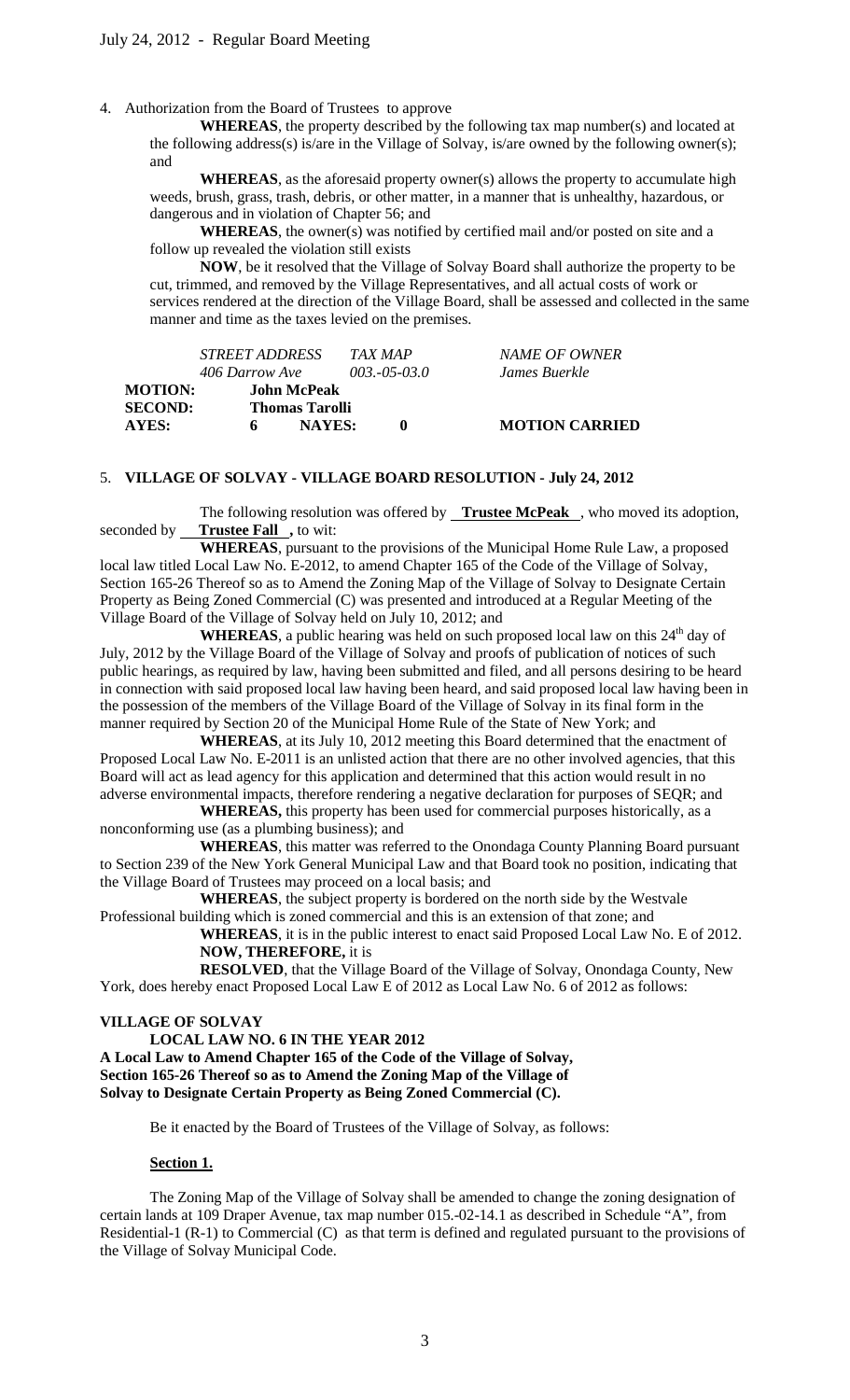#### **Section 2.** i<br>L

The Village of Solvay Zoning Map shall be amended to incorporate the above change of zoning classification.

#### **Section 3. Effective Date.**

This Local Law shall become effective upon its filing with the Secretary of State of the State of New York.

## **SCHEDULE A**

All that tract or parcel of land, situate in the Town of Geddes, Village of Solvay, County of Onondaga and State of New York, being Lots 15-18 and part of Lots 1 and 2 in Block Number 2 of the Draper Tract as recorded in the Onondaga County Clerk's Office February 11<sup>th</sup>, 1897 as filed map number 905 and being more particularly bounded and described as follows:

**Beginning** at a point in the east line of Draper Avenue at the southwest corner of Lot Number 15 in Block Number 2 of said Draper Tract

**Thence**; easterly at right angles to the said east line of Draper Avenue and along the south line of Lot 15 in Bock 2 of the Draper Tract, a distance of 120 feet to the southeast corner of said Lot 15

**Thence**; northerly along the east line of Lots 15-18 and the east line of Lot 2 in Block Number 2, a distance of 210 feet to a point in the east line of said Lot 2

**Thence**; westerly perpendicular to the east line of Draper Avenue through Lots 2 and 1, a distance of 120 feet to the east line of Draper Avenue

**Thence**; southerly along the east line of Draper Avenue, a distance of 210 feet to the point and place of beginning.

| <b>Jamie Colucci</b>    | <b>Trustee</b> | <b>Voted</b> | <b>Excused</b> |
|-------------------------|----------------|--------------|----------------|
| <b>Ronald Benedetti</b> | Trustee        | <b>Voted</b> | Yes            |
| <b>Daniel Bellotti</b>  | <b>Trustee</b> | <b>Voted</b> | <b>Yes</b>     |
| <b>Thomas Tarolli</b>   | <b>Trustee</b> | <b>Voted</b> | <b>Yes</b>     |
| John Fall, Sr.          | <b>Trustee</b> | <b>Voted</b> | Yes            |
| <b>John McPeak</b>      | Trustee        | <b>Voted</b> | Yes            |
| Kathleen A. Marinelli   | <b>Mayor</b>   | <b>Voted</b> | Yes            |

The question of the foregoing Resolution was duly put to a vote and, upon roll call, the vote was as follows:

The foregoing Resolution was thereupon declared duly adopted.<br>DATED: July 24, 2012 July 24, 2012

#### **6. VILLAGE OF SOLVAY - RESOLUTION VILLAGE BOARD MEETING - July 24, 2012**

The following resolution was offered by **Trustee Tarolli**, who moved its adoption, seconded by **Trustee Bellotti**, to wit:

WHEREAS, pursuant to the provisions of the Municipal Home Rule Law, a proposed local law entitled, "Local Law No. D of 2012, to amend Chapter 109 (titled "Licensing") of the Code of the Village of Solvay to enforce certain regulations and restrictions imposed upon hawkers, vendors, solicitors, charitable solicitors and peddlers, was presented and introduced at a regular meeting of the Village Board of the Village of Solvay held on June 26, 2012; and

WHEREAS, a public hearing was held on such proposed local law on the 24th day of July, 2012 by the Village Board of Trustees of the Village of Solvay and proof of publication of notice of such public hearing, as required by law, having been submitted and filed, and all persons desiring to be heard in connection with said proposed local law having been heard, and said proposed local law having been in the possession of the members of the Village Board of the Village of Solvay in its final form in the manner required by Section 20 of the Municipal Home Rule of the State of New York; and

WHEREAS, at its June 26, 2012 meeting, this Board determined that the enactment of Proposed Local Law D of 2012 is a Type II action thus concluding the SEQR review process; and

WHEREAS, it is in the public interest to enact said Proposed Local Law No. D-2012. NOW, THEREFORE, it is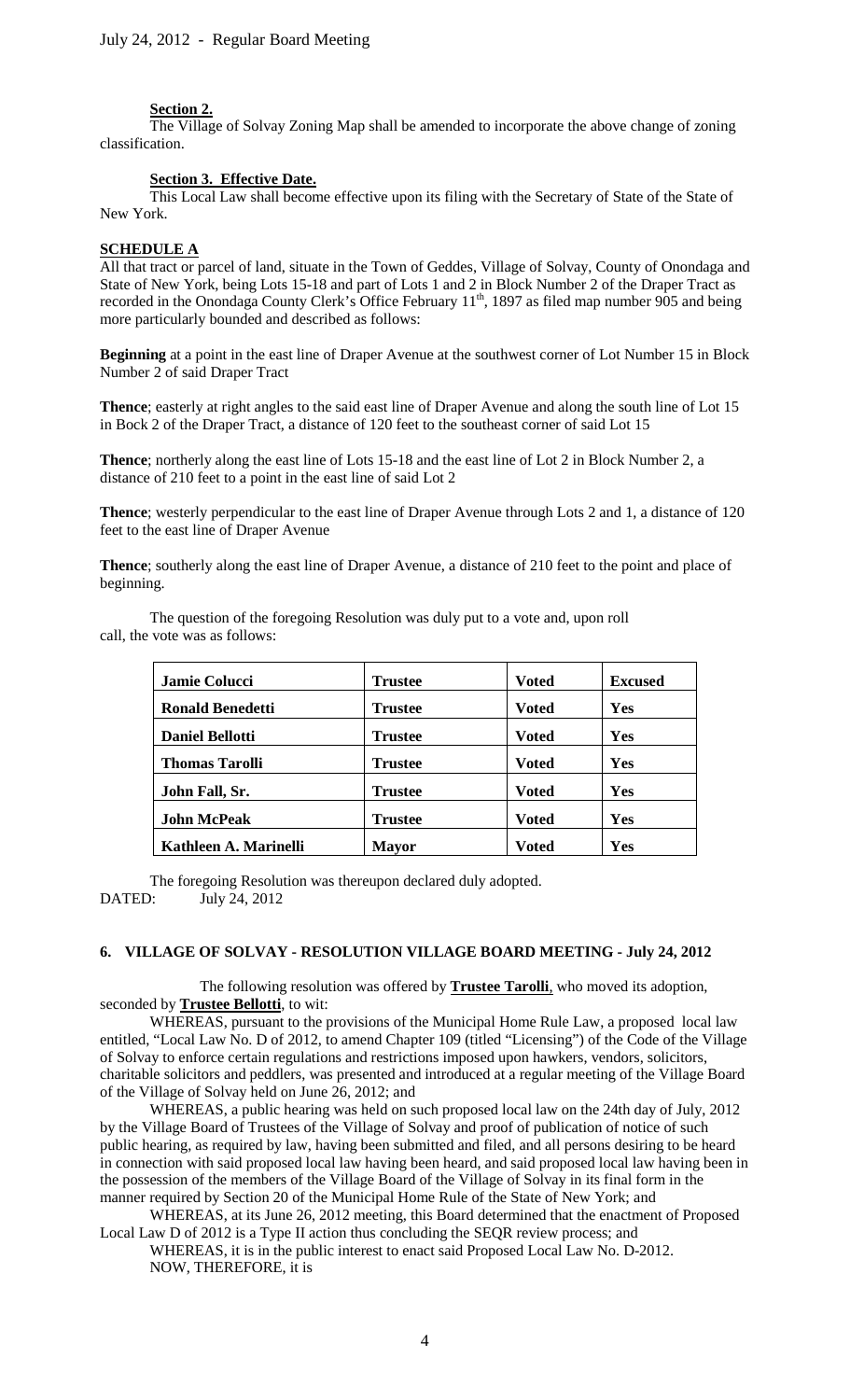RESOLVED, that the Village Board of the Village of Solvay, Onondaga County, New York, does hereby enact Proposed Local Law No. D of 2012 as Local Law No. 5 of 2012 as follows:

## **VILLAGE OF SOLVAY LOCAL LAW 5-2012**

A Local Law Amending Chapter 109, titled "Licensing," of the Village of Solvay Code

Be it enacted by the Trustees of the Village of Solvay, that this local law amends Chapter 109 of the Code of the Village of Solvay (hereinafter "Code"), titled "Licensing," to enforce certain regulations and restrictions imposed upon hawkers, vendors, solicitors and peddlers, as follows:

## SECTION<sub>1</sub>

So that Section 109 of the Code of the Village of Solvay shall be amended so as to read, in its entirety, as follows:

## "§ 109-1 LEGISLATIVE INTENT.

The purpose of this Chapter shall be to preserve the public peace and good order in the Village of Solvay and to contribute to the public welfare and good order of its people by enforcing certain regulations and restrictions on hawkers, vendors, solicitors and peddlers in order to prevent fraud, crime and unethical and dishonest business practices within the Village of Solvay and to protect our citizens from such behavior.

## **DEFINITIONS**

As used in this Chapter, the following terms shall have the meanings indicated:

## CHARITABLE SOLICITOR

Includes any person, firm or organization requesting or soliciting alms, subscriptions or contributions to any church, charitable or public institution or organization whatsoever, or for the purpose of distributing any handbill, pamphlet, tract, notice or advertising matter.

## HAWKER, VENDOR, SOLICITOR and PEDDLER

Includes any person, whether a resident of the Village or not, who, in any public street or public place or in any open area on private property adjacent to a public way or by going from house to house or place of business on foot or from any animal or vehicle standing in a street, sells or barters, offers for sale or barter or carries or exposes for sale or barter any goods, wares or merchandise, or seeks to obtain orders for the purchase of goods, wares, merchandise, foodstuffs or services of any kind, character or description whatever for any kind of consideration whatever, or seeks to obtain prospective customers for application or purchase of insurance of any kind, type or character, or seeks to obtain subscriptions to books, magazines, periodicals, newspapers and every other type of publication. LICENSE REQUIRED.

It shall be unlawful for any person to engage in, conduct, manage, operate or cause to be conducted, managed or operated within the limits of the Village the business of hawker, vendor, solicitor, peddler or charitable solicitor without first obtaining a license from the Village Clerk.

## EXEMPTIONS.

Nothing herein contained shall require the licensing of honorably discharged soldiers, sailors or marines of the military and naval services of the United States who have obtained a license from the County Clerk in connection with Section 32 of the General Business Law, except that they shall be required to comply with § 109-12 herein and shall confine such activities to the hours between 9:00 a.m. and 7:00 p.m.

This Chapter shall not apply to sales by any member of the Boy Scouts of America, Girl Scouts of America or similar Village-based youth organizations; school group; church; fraternal organizations; a duly organized volunteer ambulance or fire company or district or an auxiliary thereof; or other bona fide charity who is acting on behalf of said organization, group, company, district or corporation where the organization shall have provided notice to the Village Clerk at least five (5) days before the first activity on its behalf with the dates of the activity and the name and address of the person in charge.

Political activity shall be exempt from the terms of this Chapter.

## INFORMATION REQUIRED WITH APPLICATION.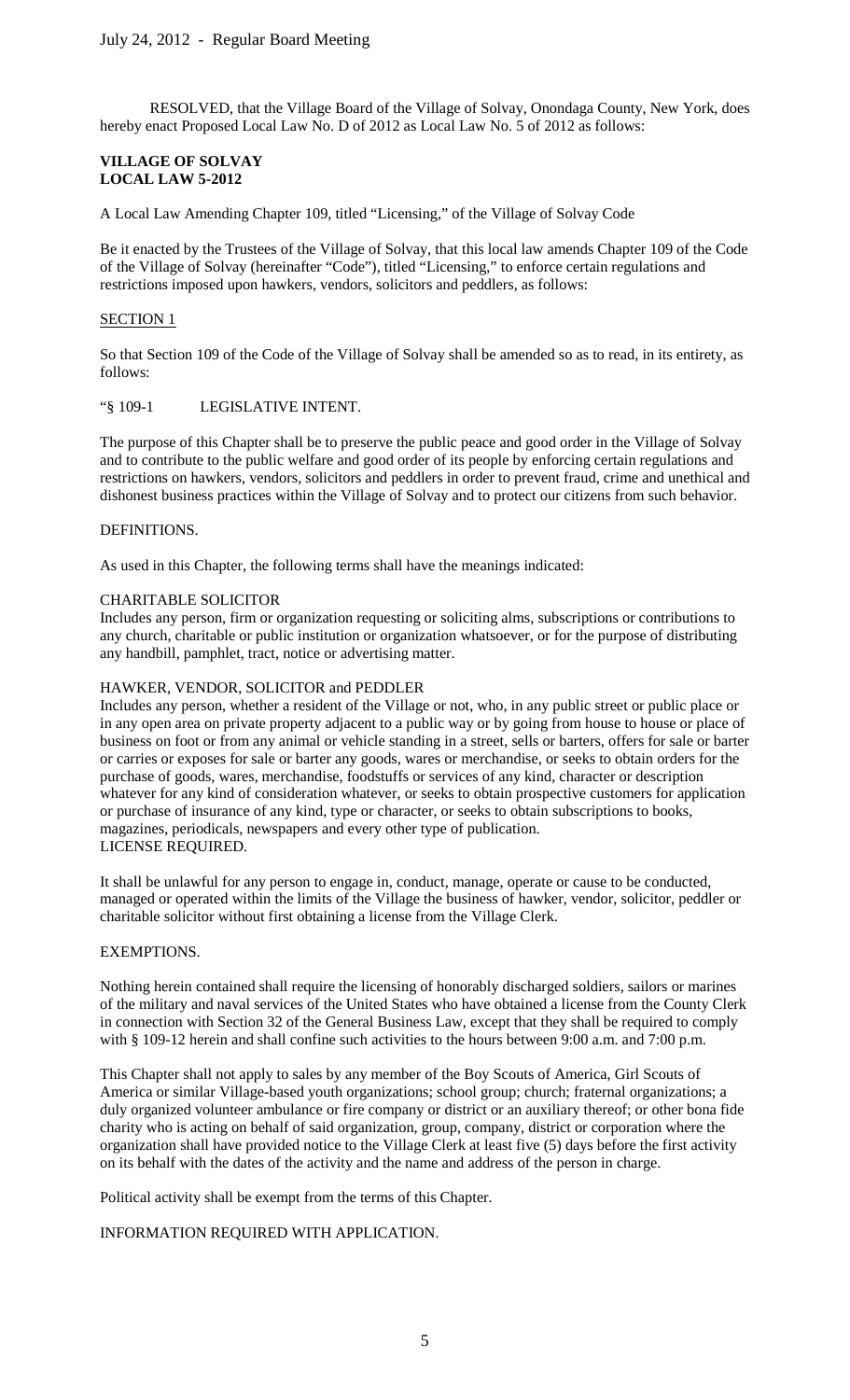Each applicant for a license shall file with the Village Clerk, on a form to be provided by the Village of Solvay, an application, in writing, which shall give the following information and be signed and affirmed by the applicant under the penalties of perjury:

The name, age and physical description of the applicant.

The complete permanent home and local address of the applicant and the telephone number at such address.

The name and address of the organization or person for whom solicitation is being made and the telephone number at such address.

A description of the nature of the business and the goods, services or wares to be sold and sufficient information to determine the business to be transacted.

The days, dates and routes of business or solicitation in the Village of Solvay, which, unless special permission is granted by the Village Clerk, shall be between the hours of 9:00 a.m. and 7:00 p.m.

A statement as to whether or not the applicant has been convicted of a crime, misdemeanor or disorderly conduct offense, and where and when so convicted, the nature of the offense and the penalty, if any.

The make, model, year, color and license plate number of the automobiles used by the applicant during the period of solicitation in the Village and the driver identification number and state of issuance on applicant's driver's license.

## ISSUANCE OF LICENSE; APPROVAL BY CHIEF OF POLICE.

The Village Clerk shall not grant such license unless the Village Clerk is satisfied that the person applying for the same is a proper person to conduct such business. The Village Clerk shall submit each application to the Chief of Police of the Village of Solvay and shall be approved by the Chief prior to issuance. In the event that an application for hawking, vending, soliciting, charitable soliciting or peddling is incomplete, it shall be disapproved and returned to the applicant for completion.

#### SEPARATE LICENSE REQUIRED.

A separate license must be obtained from every solicitor, agent or employee conducting business or soliciting within the Village limits.

## INFORMATION ON LICENSE.

Each applicant shall be issued a license by the Village Clerk, upon which shall be impressed the Official Seal of the Village of Solvay and the period for which said license shall be valid, but in no event to exceed thirty (30) calendar days from the date of issuance.

## DISPLAY OF LICENSE.

The licensee shall carry the license at all times when conducting business in the Village and shall exhibit it to any citizen or Village official upon request. At the conclusion of the period for which the license was issued, said license shall be returned to the Village Clerk.

## REVOCATION OF LICENSE.

The Village Clerk may, at any time for a violation of this Chapter or any other ordinance or any law, revoke any license. When a license is revoked, no refund of any portion of the fee shall be made. Notice of such revocation and the reason therefore shall be in writing and shall be served by the Village Clerk upon the person named in the application or by mailing the same to the address given in the application. A copy of the revocation order shall be part of the Village Clerk's records.

## TRANSFER OF LICENSE PROHIBITED.

No license issued under the provisions of this Chapter shall be used at any time by any person other than the one to whom it was issued.

#### PROHIBITIONS.

Every person to whom a license is issued under the terms of this Chapter shall be governed by the following rules and regulations:

Licensee shall not falsely or fraudulently misrepresent the quantity, character or quality of any article offered for sale.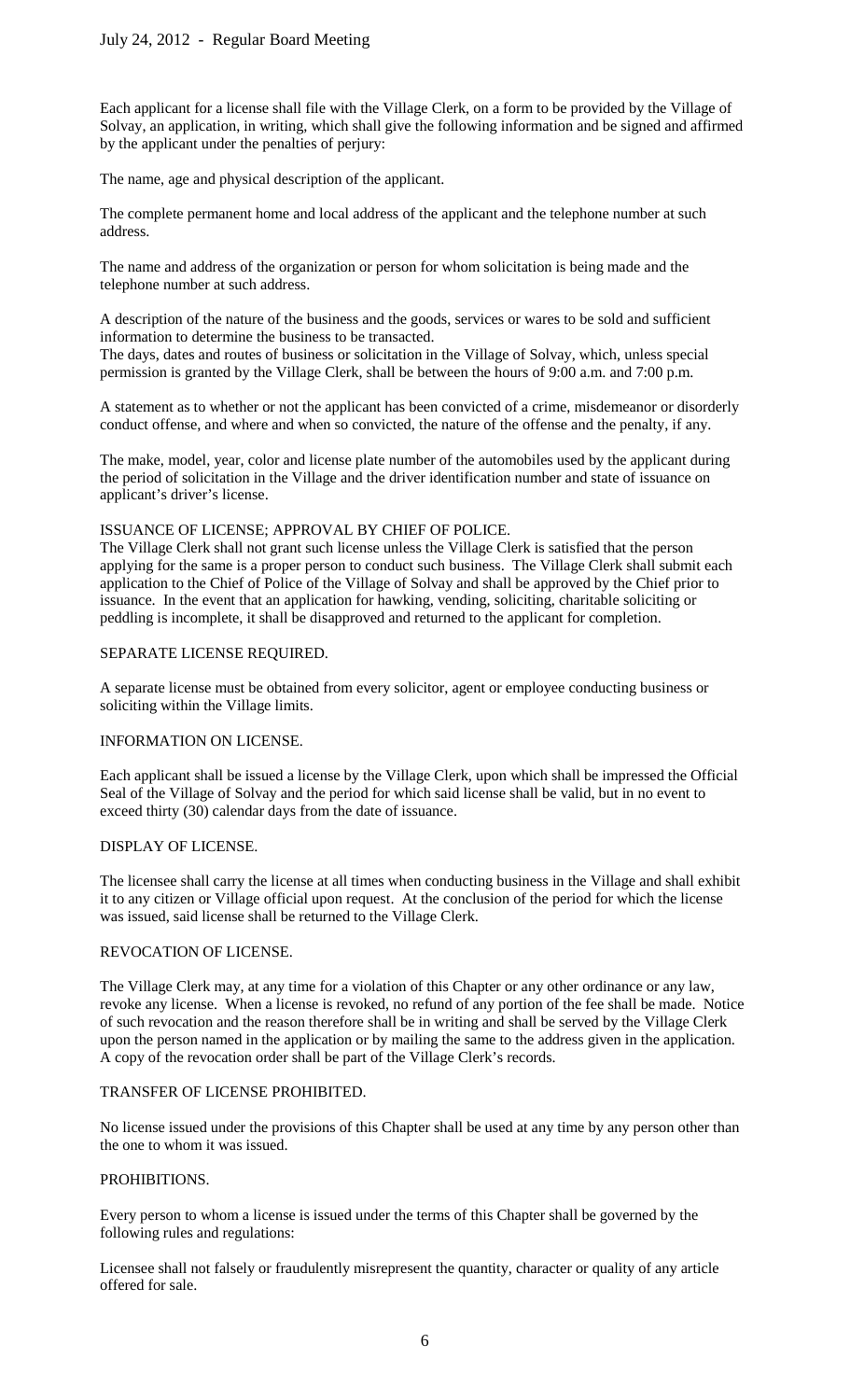Licensee shall not stand or permit the vehicle used by them to stand in any public place or street for more than ten (10) minutes, or in front of any premises for any time if the owner or lessee objects.

Licensee shall not create or maintain any booth or other obstruction upon any street or public place for the purposes of selling or exposing for sale any goods, wares or merchandise.

Licensee shall not sell any merchandise within two hundred fifty feet (250') of any school between the hours of 8:00 a.m. and 4:00 p.m. on school days.

No person subject to the terms of this Chapter shall enter or attempt to enter the house or apartment of any resident in the Village without an express invitation from the occupant of the house or apartment.

No person subject to the terms of this Chapter shall conduct themselves in such a manner as to annoy or harass any person while soliciting within the Village.

## LOST OR DESTROYED LICENSES.

Whenever a license issued under this Chapter shall be lost, destroyed, defaced or mutilated beyond legibility without fault on the part of the licensee, their agents or employees, a duplicate in lieu thereof under the original application may be issued by the Village Clerk upon payment of a recording fee in an amount as shall be set by resolution of the Village Board of Trustees.

FEES.

The fee for each license shall be set from time-to-time by resolution of the Village Board of Trustees, which shall be on file in the office of the Village Clerk.

## APPEALS.

In the event that an application for hawking, vending, soliciting, charitable soliciting or peddling is revoked or denied, the applicant may appeal to the Board of Trustees of the Village of Solvay, which shall set a time and place for a hearing. Such hearing shall be held within fifteen (15) days after a request for an appeal has been filed with the Village Clerk and at which hearing the applicant will be given an opportunity to present their reasons why the license should be issued. The decision of the Board of Trustees is final.

## PENALTIES FOR OFFENSES.

Any person violating the terms of this Chapter, whether as an individual, principal or agent or employee or another, shall be punishable to each offense by a fine of not more than Two Hundred Fifty Dollars (\$250.00) or by imprisonment of not more than fifteen (15) days, or both."

## SECTION 2 EFFECTIVE DATE.

This Local Law shall take effect upon its filing in the Office of the Secretary of State.

The question of the adoption of the foregoing resolution was duly put to a vote and upon roll call, the vote was as follows:

| Jamie Colucci         | Trustee | Voted | Excused |
|-----------------------|---------|-------|---------|
| Ronald Benedetti      | Trustee | Voted | Yes     |
| Daniel Bellotti       | Trustee | Voted | Yes     |
| Thomas Tarolli        | Trustee | Voted | Yes     |
| John Fall, Sr.        | Trustee | Voted | Yes     |
| John McPeak           | Trustee | Voted | Yes     |
| Kathleen A. Marinelli | Mayor   | Voted | Yes     |

The foregoing Resolution was thereupon declared duly adopted.

DATED: June 24, 2012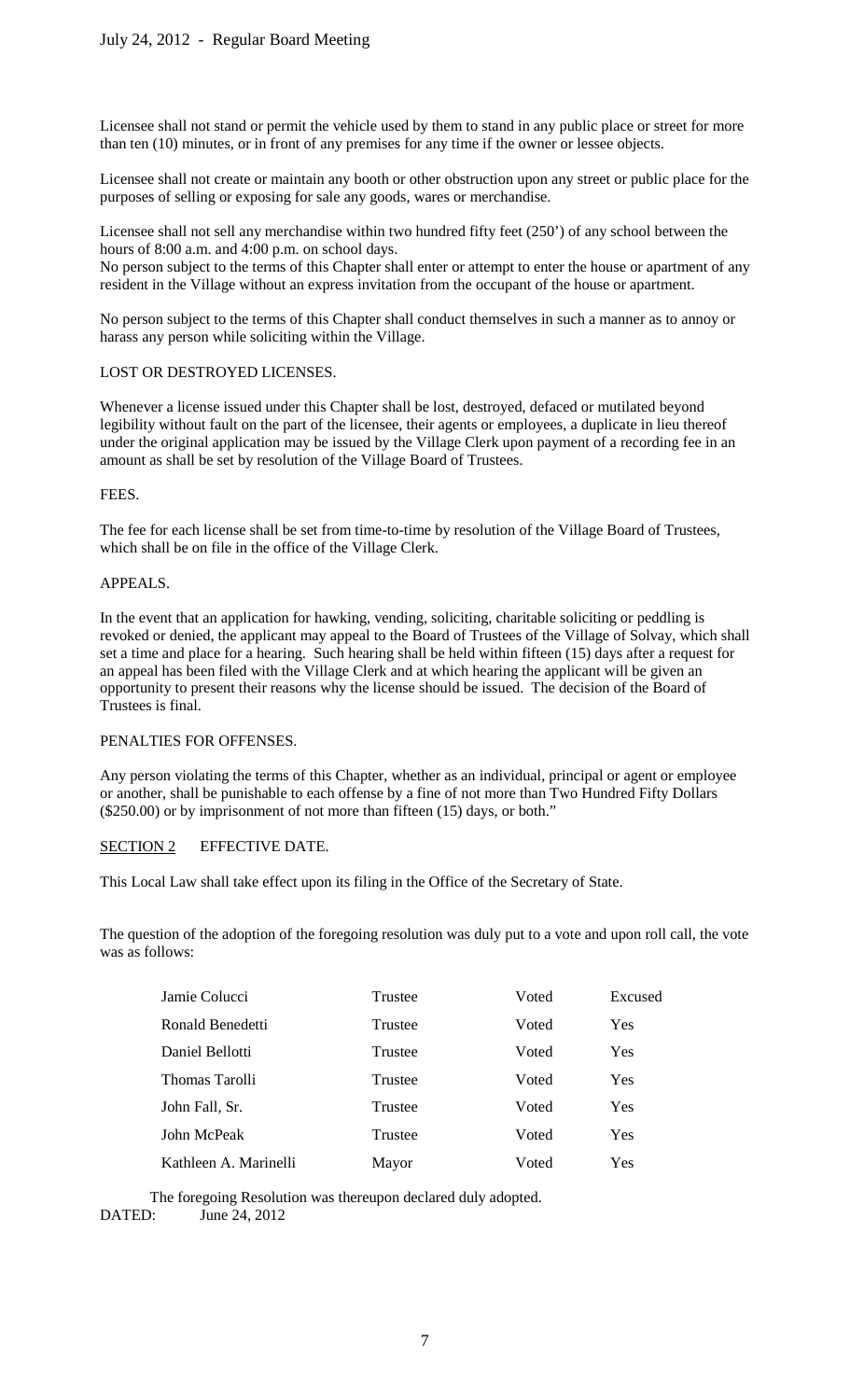7. Authorization from the Board to approve John Montone as Delegate for the Annual MEUA Conference, August 28, 29, 30, and 31<sup>st</sup>, 2012 in Corning, New York.

**MOTION: Ronald Benedetti SECOND: John Fall Sr Amended this resolution**  Authorization from the Board to approve John Montone as the accredited Delegate for the Village of Solvay at the Annual MEUA Conference, August 28, 29, 30, and 31<sup>st</sup>, 2012 in Corning, New York. **MOTION:** Ronald Benedetti<br>SECOND: John Fall Sr **SECOND: John Fall Sr**<br>**AYES: 6 NAY AYES: 6 NAYES: 0 MOTION CARRIED**

8. Authorization from the Board of Trustees to apply for the annual Justice Court Assistance Program Grant for 2012 – 2013. **MOTION: Ronald Benedetti SECOND:** Thomas Tarolli<br> **AYES:** 6 NAYES:

**AYES: 6 NAYES: 0 MOTION CARRIED**

#### **9. RESOLUTION SUBJECT TO PERMISSIVE REFERENDUM VILLAGE OF SOLVAY BOARD OF TRUSTEES**

WHEREAS, historically the Village of Solvay has conducted its own elections pursuant to Article 3 of the New York State Village Law and Article 15 of the New York State Election Law; and

WHEREAS, the Village has determined that the time has come to transfer the conduct of Village Elections to the County Board of Elections, the local board charged with this responsibility generally in Onondaga County and the entity best positioned to conduct elections in a professional and efficient manner.

NOW THEREFORE, BE IT

RESOLVED, that in accordance with Section 15-104(1)(c) of the New York State Election Law, this Board hereby determines that Village elections held in and after March, 2013, for elective offices shall be conducted by the Onondaga County Board of Elections; and it is further

RESOLVED AND DETERMINED, that this resolution is subject to permissive referendum as provided by Article 9 of the New York State Village Law.

The question of the adoption of the foregoing resolution was duly put to a vote and upon roll call, the vote was as follows:

**MOTION: John Fall Sr SECOND: Daniel Bellotti This resolution was tabled. AYES: 6 NAYES: 0 MOTION CARRIED**

10. Authorization from the Board of Trustees to approve the CEO's request to award a demolition contract for the asbestos removal, demolition and disposal of a structure at 210 Lamont Ave. Quotes were sought from six vendors and we received two quotes. The lowest bidder had a proposal date on his bid the predated the request for quotes and that the bid did not include references to asbestos removal and prevailing wage, that as a result the low bidder's proposal is being rejected and that therefore, we are taking the second lowest bidder at \$26,500.00 from Scanlon Trucking and Excavating LLC.

| <b>MOTION:</b> |                | Ronald Benedetti |                       |
|----------------|----------------|------------------|-----------------------|
| <b>SECOND:</b> | Thomas Tarolli |                  |                       |
| AYES:          |                | <b>NAYES:</b>    | <b>MOTION CARRIED</b> |

#### **NEW BUSINESS**

\*\*\*\*\*\*\*\*\*\*\*\*\*\*\*\*\*\*\*\*\*\*\*\*\*\*\*\*\*\*\*\*\*\*\*\*\*\*\*\*\*\*\*\*\*\*\*\*\*\*\*\*\*\*\*\*\*\*\*\*\*\*\*\*\*\*\*\*\*\*\*\*\*\*\*\*\*\*\*\*\*\*\*\*

Resolved that this Board of Trustees move into Executive Session to discuss a contract and personnel matter at 7:02 p.m.

| <b>MOTION:</b> | <b>John McPeak</b> |                  |                       |
|----------------|--------------------|------------------|-----------------------|
| <b>SECOND:</b> |                    | Ronald Benedetti |                       |
| <b>AYES:</b>   | 6                  | <b>NAYES:</b>    | <b>MOTION CARRIED</b> |